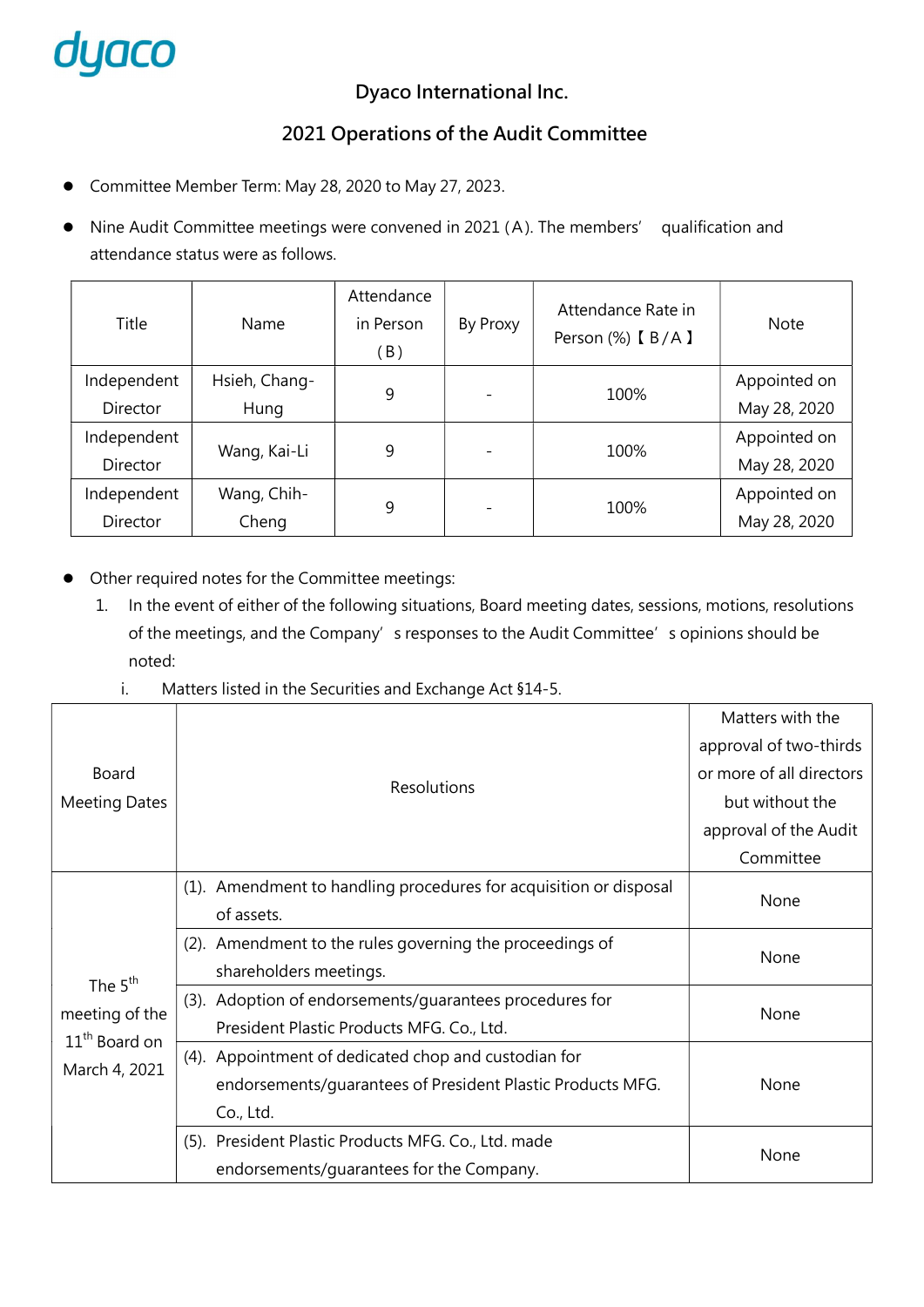# Dyaco International Inc.

|                                                                                       | (6). The Company made endorsements/guarantees for subsidiary<br>Shelton Corporation (Jiaxing), Ltd.                                                           | None |  |  |  |  |
|---------------------------------------------------------------------------------------|---------------------------------------------------------------------------------------------------------------------------------------------------------------|------|--|--|--|--|
|                                                                                       | (7). The establishment of the eco-friendly paper containers<br>company.                                                                                       | None |  |  |  |  |
|                                                                                       | opinions: None.<br>Independent directors'                                                                                                                     |      |  |  |  |  |
|                                                                                       | The Company's responses to independent directors' opinions: None.                                                                                             |      |  |  |  |  |
|                                                                                       | Resolution: All directors present at the meeting approved.                                                                                                    |      |  |  |  |  |
|                                                                                       | (1). Loaning of funds for the subsidiaries of the Company.                                                                                                    | None |  |  |  |  |
| The $6th$<br>meeting of                                                               | (2). Approval of 2020 annual financial statements and business<br>report.                                                                                     | None |  |  |  |  |
| the 11 <sup>th</sup> Board                                                            | (3). Approval of 2020 statement of internal control system.                                                                                                   | None |  |  |  |  |
| on March 30,                                                                          | Independent directors' opinions: None.                                                                                                                        |      |  |  |  |  |
| 2021                                                                                  | The Company's responses to independent directors' opinions: None.                                                                                             |      |  |  |  |  |
|                                                                                       | Resolution: All directors present at the meeting approved.                                                                                                    |      |  |  |  |  |
| The $7th$<br>meeting of                                                               | (1). The Company issued the third domestic unsecured convertible<br>corporate bonds.                                                                          | None |  |  |  |  |
| the 11 <sup>th</sup> Board                                                            | Independent directors'<br>opinions: None.                                                                                                                     |      |  |  |  |  |
| on May 4,                                                                             | The Company's responses to independent directors' opinions: None.                                                                                             |      |  |  |  |  |
| 2021                                                                                  | Resolution: All directors present at the meeting approved.                                                                                                    |      |  |  |  |  |
|                                                                                       | (1). Loaning of funds for the subsidiaries of the Company.                                                                                                    | None |  |  |  |  |
| The 8 <sup>th</sup><br>meeting of<br>the 11 <sup>th</sup> Board<br>on May 14,<br>2021 | (2). Adjustment of the ceilings on the amounts President Plastic<br>Products MFG. Co., Ltd. was permitted to make<br>endorsements/guarantees for the Company. | None |  |  |  |  |
|                                                                                       | (3). Change of dedicated chop and custodian for<br>endorsements/guarantees of President Plastic Products MFG.<br>Co., Ltd.                                    | None |  |  |  |  |
|                                                                                       | (4). Spirit Manufacturing Inc. underwrote a capital increase of<br>subsidiary Spirit Direct, LLC.                                                             | None |  |  |  |  |
|                                                                                       | (5). Adoption of handling procedures for acquisition or disposal of<br>assets for President Plastic Products MFG. Co., Ltd.                                   | None |  |  |  |  |
|                                                                                       | (6). The Company acquired right-of-use asset from President Plastic<br>Products MFG. Co., Ltd.                                                                | None |  |  |  |  |
|                                                                                       | Independent directors'<br>opinions: None.                                                                                                                     |      |  |  |  |  |
|                                                                                       | The Company's responses to independent directors' opinions: None.                                                                                             |      |  |  |  |  |
|                                                                                       | Resolution: All directors present at the meeting approved.                                                                                                    |      |  |  |  |  |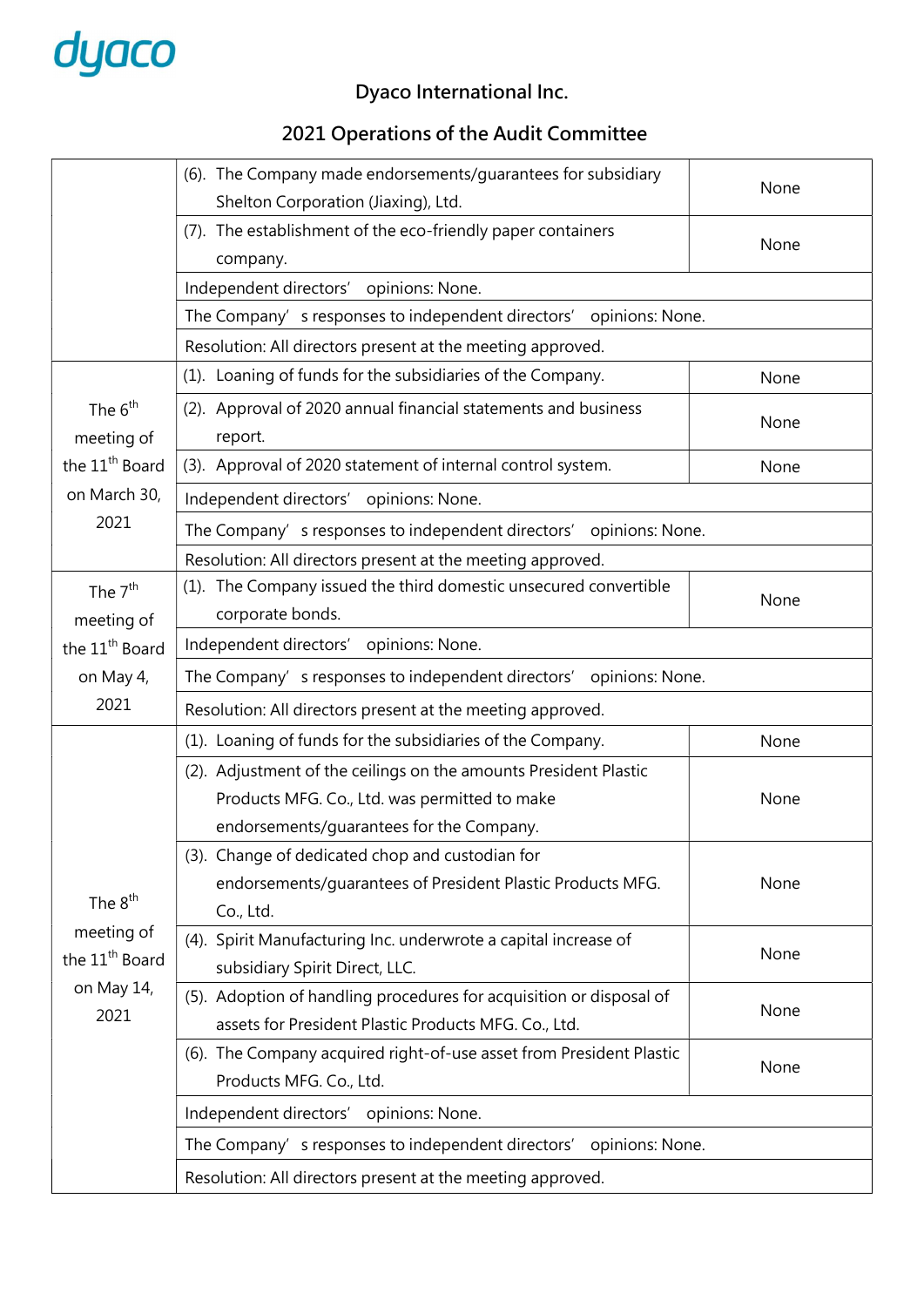

|                                                                                   | (1). The Company made endorsements/guarantees for sub-                                                                                | None |  |  |  |
|-----------------------------------------------------------------------------------|---------------------------------------------------------------------------------------------------------------------------------------|------|--|--|--|
| The $9th$<br>meeting of                                                           | subsidiary Fuel Spirit International Inc. (Mauritius).                                                                                |      |  |  |  |
|                                                                                   | (2). The Company made loans to sub-subsidiary CARDIO Fitness.                                                                         | None |  |  |  |
|                                                                                   | (3). Construction of the plant in Taichung Dajia.                                                                                     | None |  |  |  |
| the 11 <sup>th</sup> Board<br>on June 28,                                         | (4). Spirit Manufacturing Inc. expanded warehouses and office<br>premises.                                                            | None |  |  |  |
| 2021                                                                              | Independent directors'<br>opinions: None.                                                                                             |      |  |  |  |
|                                                                                   | The Company's responses to independent directors' opinions: None.                                                                     |      |  |  |  |
|                                                                                   | Resolution: All directors present at the meeting approved.                                                                            |      |  |  |  |
|                                                                                   | (1). Loaning of funds for the subsidiaries of the Company.                                                                            | None |  |  |  |
|                                                                                   | (2). Approval of 2021 the second quarter consolidated financial<br>statements.                                                        | None |  |  |  |
| The 10 <sup>th</sup>                                                              | (3). The Company made endorsements/quarantees for subsidiary<br>President Plastic Products MFG. Co., Ltd.                             | None |  |  |  |
| meeting of<br>the 11 <sup>th</sup> Board                                          | (4). Investment in City Sport Co., Ltd (Thailand).                                                                                    | None |  |  |  |
| on August 11,                                                                     | (5). Investment in Morsel, Inc.                                                                                                       | None |  |  |  |
| 2021                                                                              | (6). Adjustment of group investment structure.                                                                                        | None |  |  |  |
|                                                                                   | Independent directors' opinions: None.                                                                                                |      |  |  |  |
|                                                                                   | The Company's responses to independent directors' opinions: None.                                                                     |      |  |  |  |
|                                                                                   | Resolution: All directors present at the meeting approved.                                                                            |      |  |  |  |
|                                                                                   | (1). Loaning of funds for the subsidiaries of the Company.                                                                            | None |  |  |  |
|                                                                                   | (2). Determining whether there were loaning funds to unrelated<br>parties in this quarter.                                            | None |  |  |  |
|                                                                                   | (3). The Company underwrote a capital increase of subsidiary<br>Wing Long Co., Ltd.                                                   | None |  |  |  |
| The $11th$<br>meeting of<br>the 11 <sup>th</sup> Board<br>on November<br>12, 2021 | (4). The Company cancelled endorsements/quarantees for<br>subsidiary Shelton Corporation (Jiaxing), Ltd.                              | None |  |  |  |
|                                                                                   | (5). Amendment to endorsements/guarantees procedures for<br>President Plastic Products MFG. Co., Ltd.                                 | None |  |  |  |
|                                                                                   | (6). The Company made endorsements/guarantees for subsidiary<br>Cikayda Inc.                                                          | None |  |  |  |
|                                                                                   | (7). Adjustment of the ceilings on the amounts of collateral<br>President Plastic Products MFG. Co., Ltd. provided to the<br>Company. | None |  |  |  |
|                                                                                   | (8). President Plastic Products MFG. Co., Ltd. made<br>endorsements/guarantees for subsidiary Cikayda Inc.                            | None |  |  |  |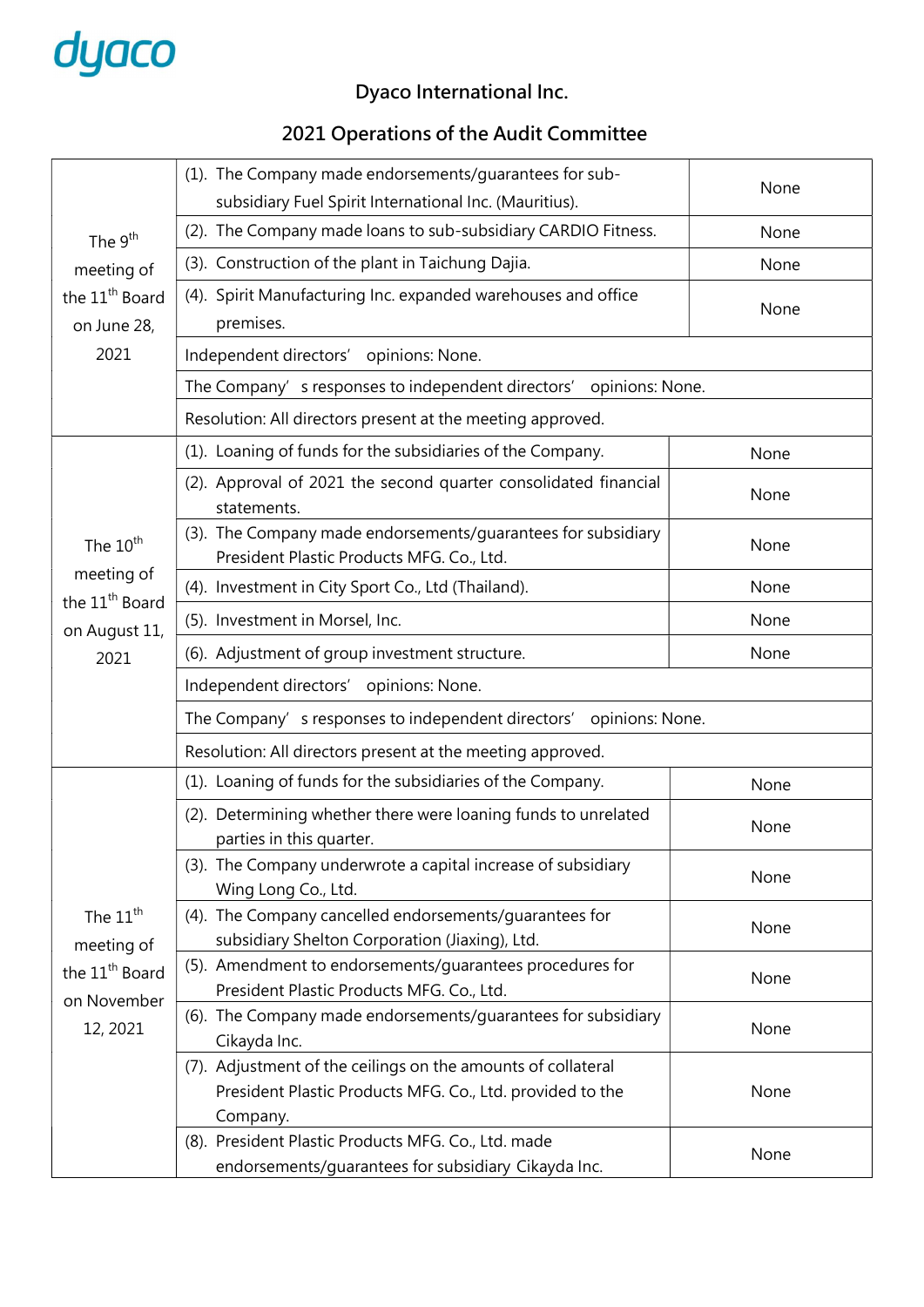### Dyaco International Inc.

|                                                                                   | Independent directors' opinions: None.                                                      |      |  |  |  |
|-----------------------------------------------------------------------------------|---------------------------------------------------------------------------------------------|------|--|--|--|
|                                                                                   | The Company's responses to independent directors' opinions: None.                           |      |  |  |  |
|                                                                                   | Resolution: All directors present at the meeting approved.                                  |      |  |  |  |
| The $12th$                                                                        | (1). Acquisition of UK online sports and fitness equipment seller<br>Sweatband.com Ltd.     | None |  |  |  |
| meeting of<br>the 11 <sup>th</sup> Board                                          | (2). The Company made endorsements/guarantees for sub-<br>subsidiary CARDIO Fitness.        | None |  |  |  |
| on November                                                                       | Independent directors' opinions: None.                                                      |      |  |  |  |
| 29, 2021                                                                          | The Company's responses to independent directors' opinions: None.                           |      |  |  |  |
|                                                                                   | Resolution: All directors present at the meeting approved.                                  |      |  |  |  |
| The $13th$<br>meeting of<br>the 11 <sup>th</sup> Board<br>on December<br>28, 2021 | (1). The Company made loans to subsidiary City Sport Co., Ltd<br>(Thailand).                | None |  |  |  |
|                                                                                   | (2). The Company made loans to subsidiary Sweatband.com Ltd.                                | None |  |  |  |
|                                                                                   | (3). Amendment to the Company's internal control policies and<br>internal audit procedures. | None |  |  |  |
|                                                                                   | (4). The Company cancelled endorsements/quarantees for<br>subsidiary Dyaco UK Ltd.          | None |  |  |  |
|                                                                                   | (5). 2021 Assessment of independence of CPAs.                                               | None |  |  |  |
|                                                                                   | Independent directors' opinions: None.                                                      |      |  |  |  |
|                                                                                   | The Company's responses to independent directors' opinions: None.                           |      |  |  |  |
|                                                                                   | Resolution: All directors present at the meeting approved.                                  |      |  |  |  |

- ii. Besides the above-mentioned matters, any matter that was not passed by the Audit Committee but was adopted with the approval of two-thirds or more of all Board directors: None.
- 2. In the event of recusals of independent directors due to conflicts of interests, the name of the independent directors, the motion, the grounds for recusal and the participation in voting should be noted: None.
- 3. Communications between the independent directors, the chief internal auditor and the CPAs (e.g., the material items, methods and results of financial position or operations, etc.)
	- (1) Communications between the independent directors and the CPAs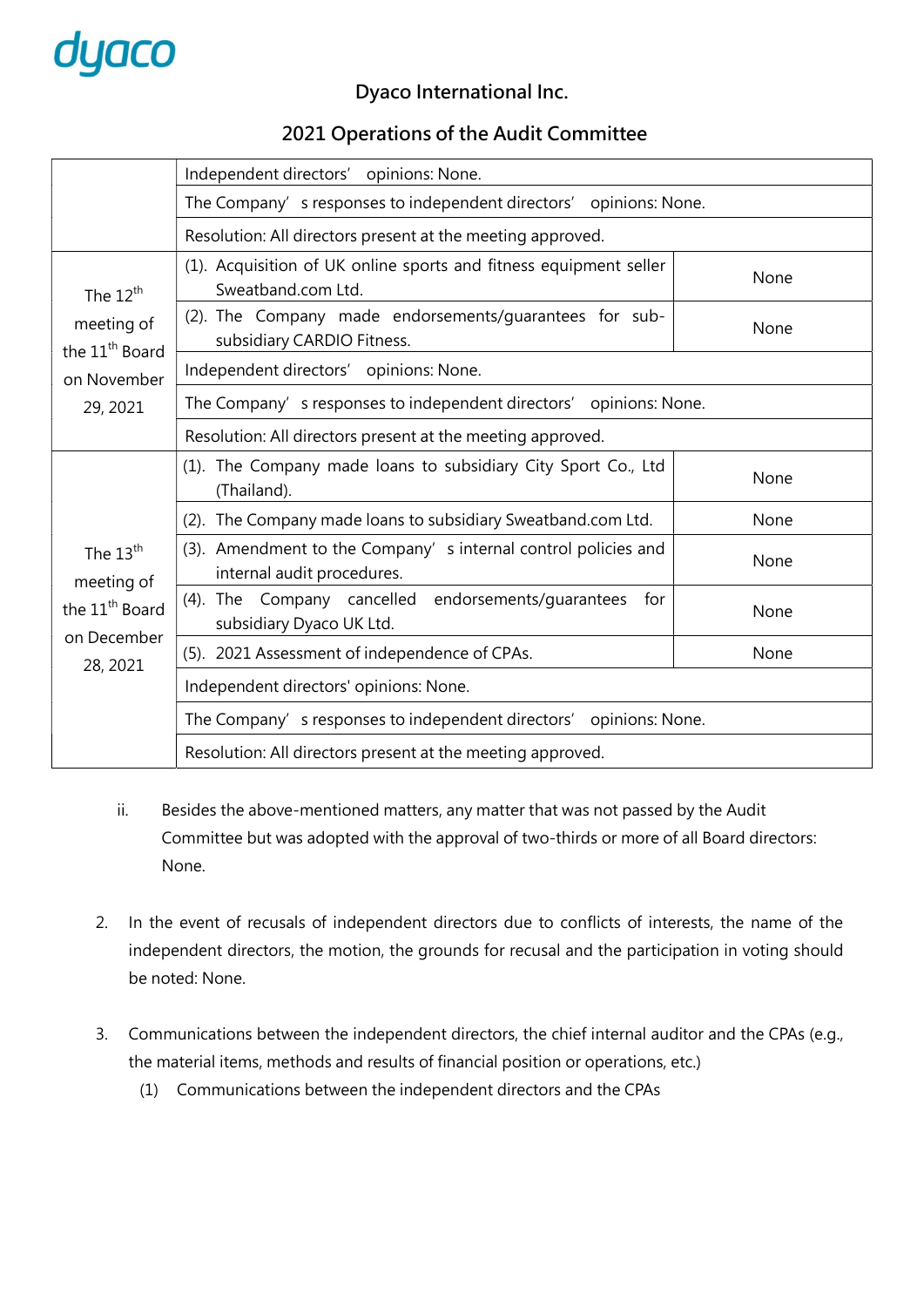# Dyaco International Inc.

| Date         | Attendee      | Summary                                                            |  |  |  |
|--------------|---------------|--------------------------------------------------------------------|--|--|--|
|              | Independent   | Communications between the Independent Directors and the           |  |  |  |
|              | Director      | <b>CPAs</b>                                                        |  |  |  |
|              | Hsieh, Chang- | 1. According to the Statements of Auditing Standards No. 62, a CPA |  |  |  |
|              | Hung, Wang,   | shall communicate with the governance unit.                        |  |  |  |
|              | Kai-Li, and   | 2. The CPAs communicated with the governance unit the audit        |  |  |  |
|              | Wang, Chih-   | results in relation to Dyaco International Group's 2020 annual     |  |  |  |
| Cheng<br>CPA |               | financial statements.                                              |  |  |  |
|              |               | Independent Directors' Response                                    |  |  |  |
| March 24,    | Deloitte &    | 1. If the CPAs have any difficulties or significant communication  |  |  |  |
| 2021         | Touche Hsieh  | issues during the audit, the accounting department should do its   |  |  |  |
|              | Chien-Hsin    | best to assist them.                                               |  |  |  |
|              |               | 2. There are many subsidiaries in the Dyaco International Group,   |  |  |  |
|              |               | and the parent company should fulfill the responsibility of        |  |  |  |
|              |               | supervising the subsidiaries.                                      |  |  |  |
|              |               | The Company Follow-up                                              |  |  |  |
|              |               | 1. Full cooperation with CPAs in the audit.                        |  |  |  |
|              |               | 2. The Company assigned additional manpower to carry out the       |  |  |  |
|              |               | responsibility of supervising the subsidiaries.                    |  |  |  |
|              | Independent   | Communications between the Independent Directors and the           |  |  |  |
|              | Director      | <b>CPAs</b>                                                        |  |  |  |
|              | Hsieh, Chang- | 1. According to the Statements of Auditing Standards No. 62, a CPA |  |  |  |
|              | Hung, Wang,   | shall communicate with the governance unit; according to the       |  |  |  |
|              | Kai-Li, and   | Statements of Auditing Standards No. 58, a CPA shall               |  |  |  |
|              | Wang, Chih-   | communicate with the governance unit the key audit matters in      |  |  |  |
|              | Cheng         | the audit report.                                                  |  |  |  |
| December     | <b>CPA</b>    | 2. The CPAs communicated the planned scope and method in           |  |  |  |
| 28, 2021     | Deloitte &    | relation to Dyaco International Group's 2020 annual financial      |  |  |  |
|              | Touche Hsieh  | statements, 2021 Group structure (including acquired and           |  |  |  |
|              | Chien-Hsin    | invested companies), the timing of the audit, and audit            |  |  |  |
|              |               | approaches for foreign subsidiaries (CPAs adopted remote work      |  |  |  |
|              |               | mode and obtained audit documentation by e-mail or                 |  |  |  |
|              |               | videoconferencing, etc.)                                           |  |  |  |
|              |               | 3. The CPAs introduced the audit team members of Dyaco             |  |  |  |
|              |               | International Group.                                               |  |  |  |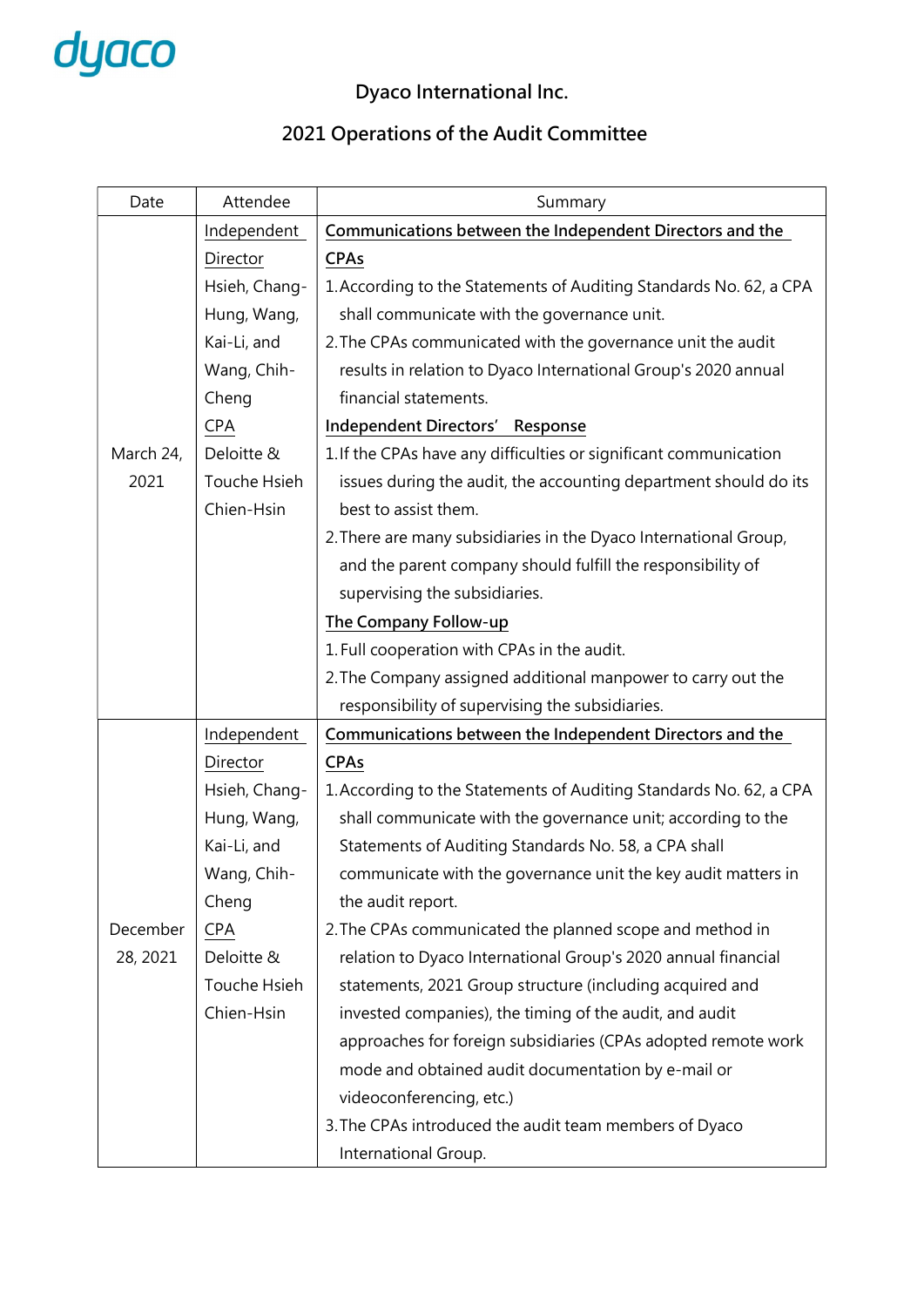## Dyaco International Inc.

## 2021 Operations of the Audit Committee

| 4. The CPAs declared that they had complied with the relevant     |
|-------------------------------------------------------------------|
| regulations of the National Federation of CPA Associations of the |
| R.O.C. "Code of Professional Ethics Statement No. 10 on           |
| Integrity, Impartiality, Objectivity and Independence" and had    |
| not violated independence.                                        |
| 5. The CPAs explained the precautions against fraud.              |
| 6. The CPAs identified and communicated the key audits matters of |
| Dyaco International Group for 2021.                               |
| 7. Key audit matters.                                             |
| Independent Directors' Response                                   |
| 1. If the CPAs have any difficulties or significant communication |
| issues during the audit, the accounting department should do its  |
| best to assist them.                                              |
| 2. For the companies acquired and invested in this year, the      |
| Company should supervise the accounting quality and the timing    |
| for provision of reports to the Group for consolidated financial  |
| statements preparation and for CPAs audit.                        |
| 3. The Company should supervise and follow up on key audit        |
| matters and other communication matters.                          |
| 4. The audit approaches for key audit matters. The CPAs are       |
| expected to provide suggestions in the next Audit Committee       |
| meeting on audit results of, for example, the appropriateness of  |
| management's policy on inventory obsolescence reserve policy      |
| and the appropriateness of use of expertise in determining the    |
| management' s judgement.                                          |
| The Company Follow-up                                             |
| 1. Full cooperation with CPAs in the audit.                       |
| 2. The exit meeting will be held to present 2021 annual financial |
| statements in the first quarter of 2022.                          |

(2) Communications between the independent directors and the chief internal auditor

#### Communications between the Independent Directors and the Chief Internal Auditor

| Date              | Attendee | Summary                                                                    |
|-------------------|----------|----------------------------------------------------------------------------|
|                   |          | Independent   Communications between the Independent Directors and the CIA |
| March 24,<br>2021 | Director | 1.2020 material weakness discussion.                                       |
|                   |          | 2. Introduction of proposed ISO.                                           |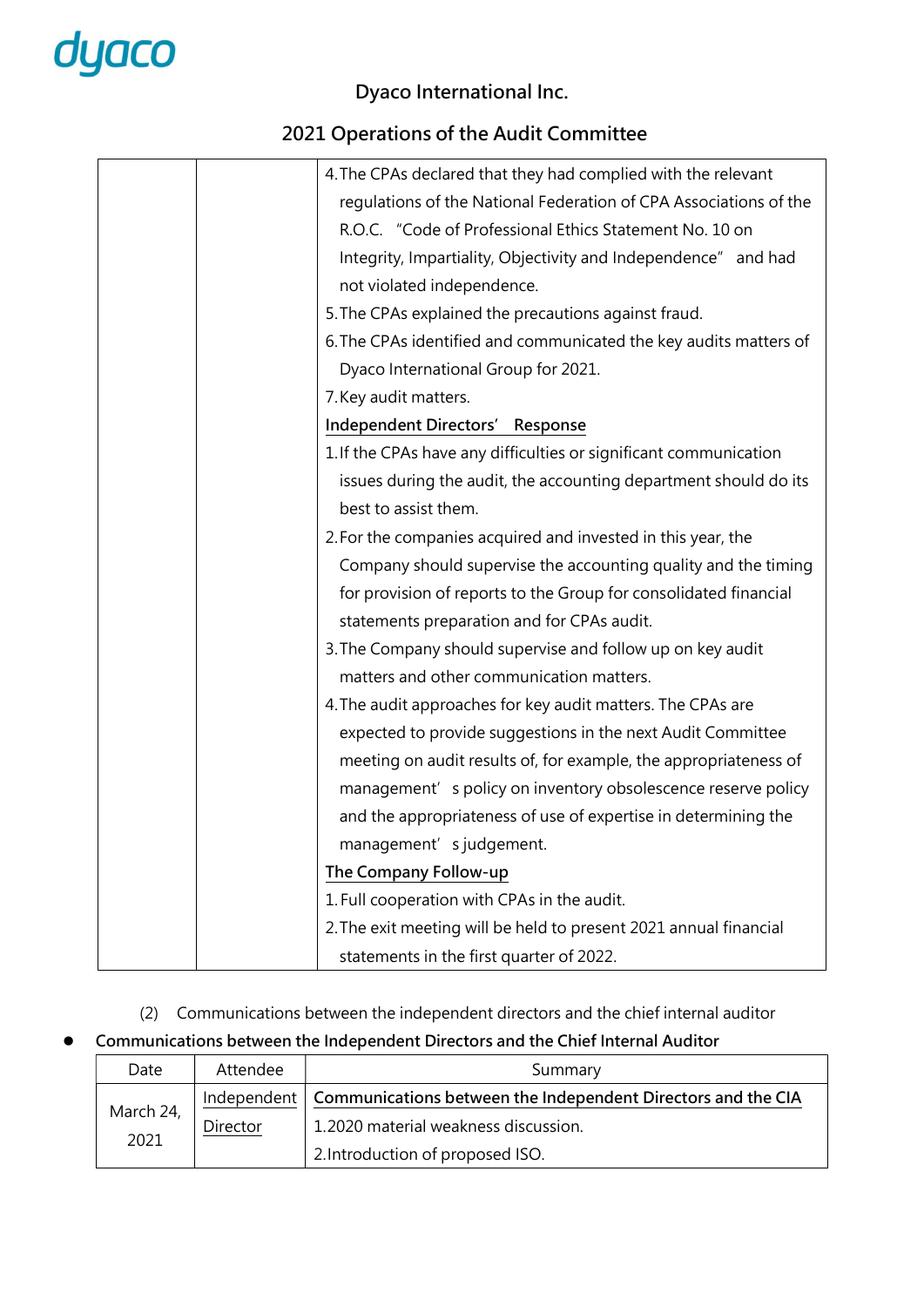## Dyaco International Inc.

## 2021 Operations of the Audit Committee

|          | Hsieh,      | 3. Key audit matters in subsidiaries.                                  |  |  |  |
|----------|-------------|------------------------------------------------------------------------|--|--|--|
|          | Chang-      | Independent Directors' Response                                        |  |  |  |
|          | Hung,       | 1. The Company is advised to implement the proposed ISO to perfect     |  |  |  |
|          | Wang, Kai-  | the Company's internal control system, and at the same time, to        |  |  |  |
|          | Li, and     | introduce the relevant procedures to each subsidiary.                  |  |  |  |
|          | Wang, Chih- | 2. The Company should establish the Sustainable Development            |  |  |  |
|          | Cheng       | Committee and set up a mechanism for sustainable development           |  |  |  |
|          | Chief       | reports and relevant issues in response to the competent               |  |  |  |
|          | Internal    | authorities' efforts to strengthen corporate governance.               |  |  |  |
|          | Auditor     | 3. The Company should evaluate the adequacy of internal auditors to    |  |  |  |
|          | Liu, Yu-Li  | conduct the necessary audit, especially the subsidiary audit, in       |  |  |  |
|          |             | response to the gradual expansion of the scale of the Company.         |  |  |  |
|          |             | 4. If there is a need to communicate with independent directors        |  |  |  |
|          |             | during the audit, the matters should be discussed in a timely          |  |  |  |
|          |             | manner.                                                                |  |  |  |
|          |             | The Company Follow-up                                                  |  |  |  |
|          |             | 1. The Company was ISO14000 certified.                                 |  |  |  |
|          |             | 2. The Sustainable Development Committee and its charter were          |  |  |  |
|          |             | established on August 11, 2021.                                        |  |  |  |
|          | Independent | Communications between the Independent Directors and the CIA           |  |  |  |
|          | Director    | 1. Last meeting follow-up.                                             |  |  |  |
|          | Hsieh,      | 2.2021 audit matters.                                                  |  |  |  |
|          | Chang-      | 3.2022 annual engagements.                                             |  |  |  |
|          | Hung,       | Independent Directors' Response                                        |  |  |  |
|          | Wang, Kai-  | 1. Remind internal auditors to conduct the audit of major subsidiaries |  |  |  |
| December | Li, and     | on major operation cycles.                                             |  |  |  |
|          | Wang, Chih- | 2. Engagements are submitted to the Audit Committee and the Board      |  |  |  |
| 28, 2021 | Cheng       | of Directors for resolution.                                           |  |  |  |
|          | Chief       | The Company Follow-up                                                  |  |  |  |
|          | Internal    | 1. The Company was ISO14000 certified.                                 |  |  |  |
|          | Auditor     | 2. Engagements were discussed and passed in the Audit Committee        |  |  |  |
|          | Liu, Yu-Li  | meeting and the Board meeting on December 28, 2021.                    |  |  |  |
|          |             | 3. The 2022 audit of major subsidiaries on major operation cycles will |  |  |  |
|          |             | be conducted in accordance with internal control standards.            |  |  |  |

#### Audit Committee

The chief internal auditor submits the audit report to independent directors on a monthly basis, and reports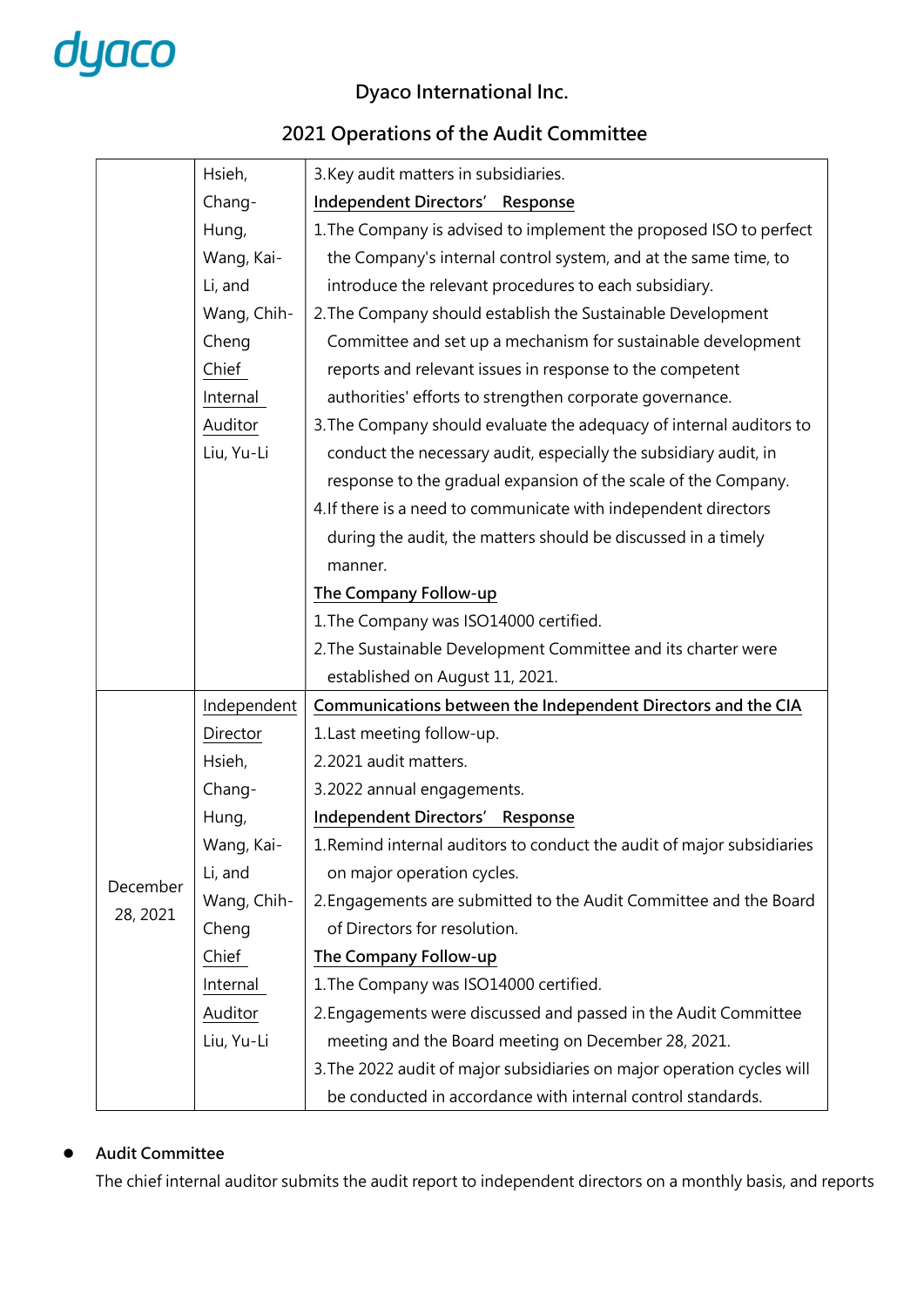### 2021 Operations of the Audit Committee

to the Audit Committee and the Board on major findings of the internal control system. The chief internal auditor communicates with the Audit Committee the audit on a regular basis and responds to the Audit Committee members' questions after the release of monthly audit report. Relevant supervisors are invited to attend the meetings if necessary, and the chief internal auditor summarizes conclusions as well as suggestions and reports to the Audit Committee and the Board. The instructions of the Audit Committee and the Board are the guideline for implementation.

| Audit<br>Committee<br>Meeting<br>Date | Attended<br>Independent<br>Director | Attended<br>Chief<br>Internal<br>Auditor | Summary                            | Resolution                |
|---------------------------------------|-------------------------------------|------------------------------------------|------------------------------------|---------------------------|
|                                       | Hsieh, Chang-                       | Liu, Yu-Li                               | Reported the audit report of       | Reported to the Board of  |
| March 4,                              | Hung, Wang,                         |                                          | December 2020.                     | Directors after the Audit |
| 2021                                  | Kai-Li, and                         |                                          |                                    | Committee' s approval.    |
|                                       | Wang, Chih-                         |                                          |                                    |                           |
|                                       | Cheng                               |                                          |                                    |                           |
|                                       | Hsieh, Chang-                       | Liu, Yu-Li                               | • Reported the audit report of     | Reported to the Board of  |
| March 30,                             | Hung, Wang,                         |                                          | January 2021 and February 2021.    | Directors after the Audit |
| 2021                                  | Kai-Li, and                         |                                          | Approved 2020 internal control     | Committee' s approval.    |
|                                       | Wang, Chih-                         |                                          | statement.                         | The Audit Committee       |
|                                       | Cheng                               |                                          |                                    | and the Board approved.   |
|                                       | Hsieh, Chang-                       | Liu, Yu-Li                               | Reported the audit report of March | Reported to the Board of  |
| May 14,                               | Hung, Wang,                         |                                          | 2021 and April 2021.               | Directors after the Audit |
| 2021                                  | Kai-Li, and                         |                                          |                                    | Committee' s approval.    |
|                                       | Wang, Chih-                         |                                          |                                    |                           |
|                                       | Cheng                               |                                          |                                    |                           |
|                                       | Hsieh, Chang-                       | Liu, Yu-Li                               | Reported the audit report of May   | Reported to the Board of  |
| June 28,                              | Hung, Wang,                         |                                          | 2021.                              | Directors after the Audit |
| 2021                                  | Kai-Li, and                         |                                          |                                    | Committee' s approval.    |
|                                       | Wang, Chih-                         |                                          |                                    |                           |
|                                       | Cheng                               |                                          |                                    |                           |
|                                       | Hsieh, Chang-                       | Liu, Yu-Li                               | Reported the audit report of June  | Reported to the Board of  |
|                                       | Hung, Wang,                         |                                          | 2021 and July 2021.                | Directors after the Audit |
| August 11,<br>2021                    | Kai-Li, and                         |                                          |                                    | Committee' s approval.    |
|                                       | Wang, Chih-                         |                                          |                                    |                           |
|                                       | Cheng                               |                                          |                                    |                           |